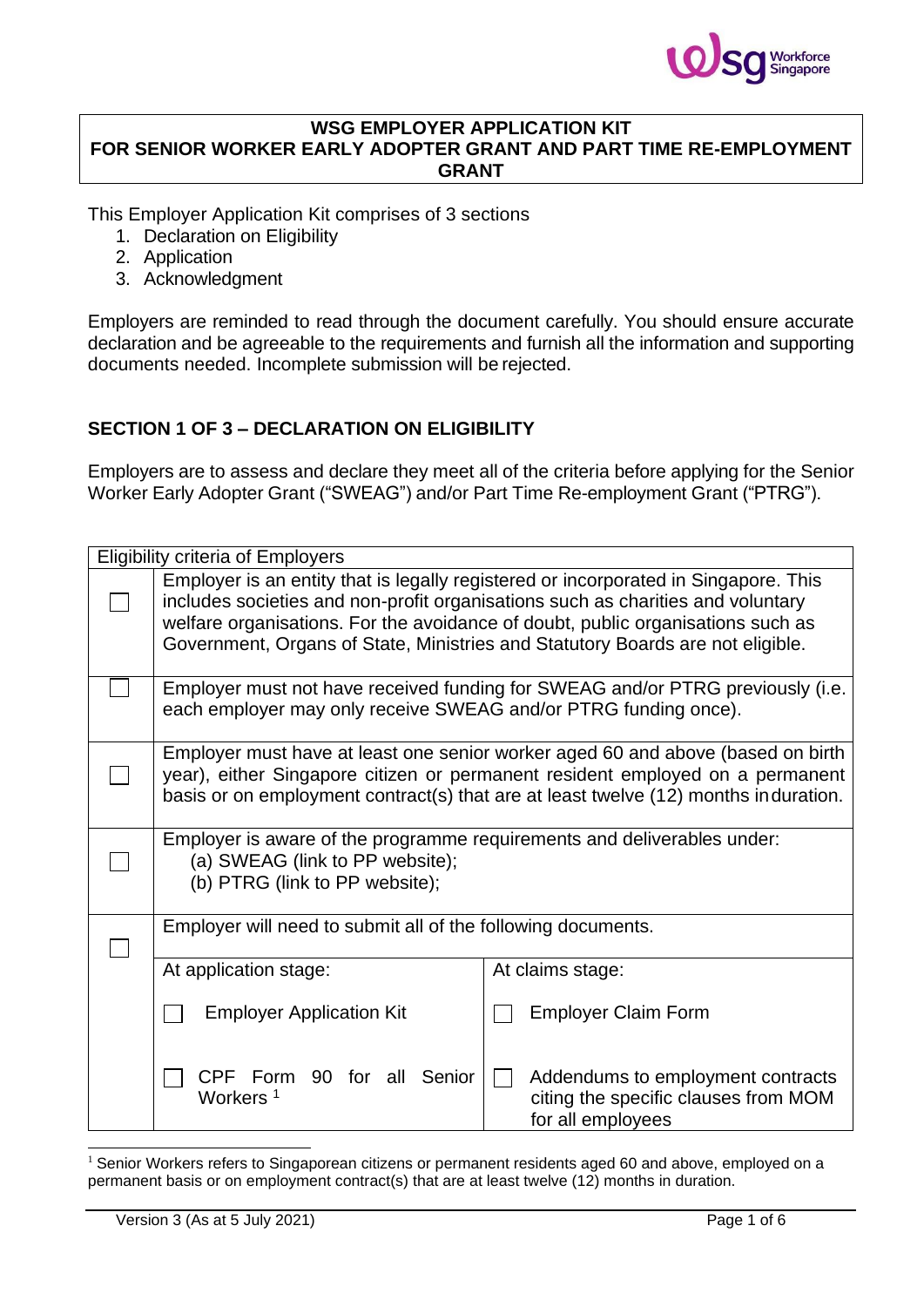

|  | Allow PPs to sight NRICs for all<br><b>Senior Workers</b>                   | • For SWs, they have to be<br>individually addressed                                                                                                                                                                        |
|--|-----------------------------------------------------------------------------|-----------------------------------------------------------------------------------------------------------------------------------------------------------------------------------------------------------------------------|
|  | ACRA business profile dated<br>within 6 months from the<br>application date | Documentary proof on issuance of the<br>standardised addendum to all<br>employees (e.g email with<br>attachment)                                                                                                            |
|  |                                                                             | Documentary proof that updated HR<br>policy has been communicated to all<br>employees<br>(employer's staff website, circular/<br>memo, employee handbook)                                                                   |
|  |                                                                             | Documentary proof on adoption of<br>Tripartite Standard on Age-friendly<br>Workplace Practices (TS-AWP) (e.g.<br>screenshot of company's name on<br>TAFEP website, email confirmation<br>from TAFEP on successful adoption) |
|  |                                                                             | Any additonal documents requested<br>by PP, where necessary                                                                                                                                                                 |
|  |                                                                             | If there is a replacement in senior worker:                                                                                                                                                                                 |
|  |                                                                             | CPF Form 90 for replaced workers                                                                                                                                                                                            |
|  |                                                                             | Allow PPs to sight NRICs for replaced<br>senior workers                                                                                                                                                                     |
|  |                                                                             |                                                                                                                                                                                                                             |

**Please do not proceed with application if section 1 is not completed, and if documentation is not provided.**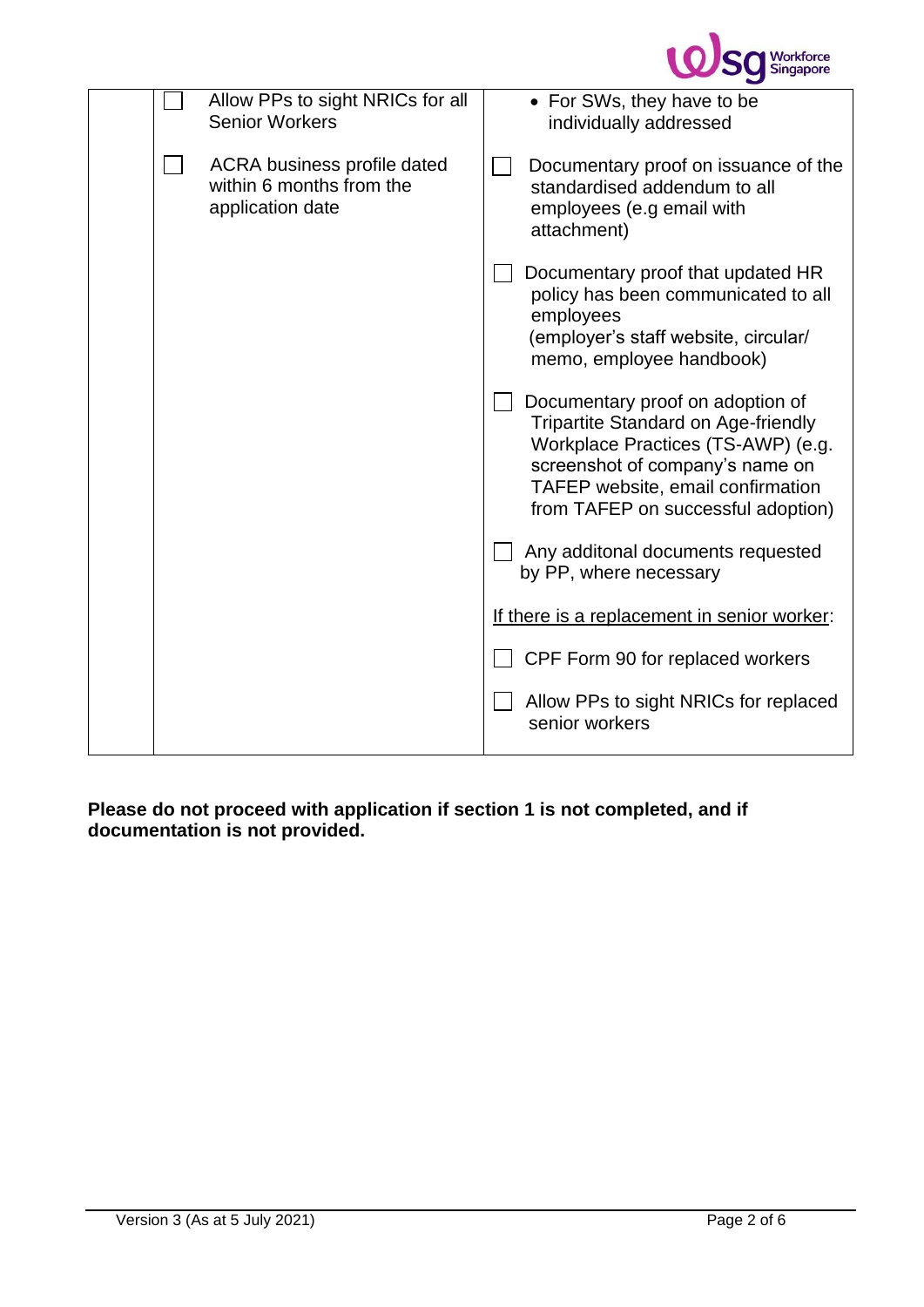

### **SECTION 2 OF 3: APPLICATION**

## **APPLICATION FORM FOR**

**SENIOR WORKER EARLY ADOPTER GRANT AND/OR PART-TIME RE-EMPLOYMENT GRANT**

To apply, employers must comply with the following:

- 1. All fields are mandatory unless stated otherwise.
- 2. Application must be submitted directly by the employer to **only one** of the appointed programme partners. Please do not submit multiple applications as they will be voided.

| <b>APPLICANT-EMPLOYER INFORMATION</b>           |                                                                                                                                                                                                                                                           |                                                                                                       |                                                                          |
|-------------------------------------------------|-----------------------------------------------------------------------------------------------------------------------------------------------------------------------------------------------------------------------------------------------------------|-------------------------------------------------------------------------------------------------------|--------------------------------------------------------------------------|
|                                                 |                                                                                                                                                                                                                                                           | Please select the PP you are applying the grant(s) with:                                              |                                                                          |
| Programme<br>Partner                            |                                                                                                                                                                                                                                                           | Employment and Employability Institute Pte. Ltd. (e2i)                                                |                                                                          |
| ("PP")                                          | Singapore National Employers Federation (SNEF)                                                                                                                                                                                                            |                                                                                                       |                                                                          |
|                                                 | If you are applying both grants, please ensure that you apply with the<br>same PP.                                                                                                                                                                        |                                                                                                       |                                                                          |
|                                                 |                                                                                                                                                                                                                                                           | You may choose to apply for one or both grants:                                                       |                                                                          |
| Grant(s) to<br>apply for:                       | Yes, I would like to apply for Senior Worker Early Adopter Grant<br>(SWEAG), to raise employer's internal Retirement Age and Re-<br>employment Age by 3 years <sup>2</sup> or more<br>Yes, I would like to apply for Part-time Re-employment Grant (PTRG) |                                                                                                       |                                                                          |
| <b>Unique Entity</b><br><b>Number</b><br>(UEN): |                                                                                                                                                                                                                                                           |                                                                                                       |                                                                          |
| Full name of<br><b>Business</b><br>Entity:      |                                                                                                                                                                                                                                                           |                                                                                                       |                                                                          |
| Small<br>Medium<br>Enterprise<br>$(SME)3$ :     | Yes<br><b>No</b>                                                                                                                                                                                                                                          |                                                                                                       |                                                                          |
| Employees'<br>Profile                           | <b>Total number of</b><br>employees<br>(including<br>foreigners):                                                                                                                                                                                         | <b>Number of Singapore</b><br>Citizens ("SCs") /<br><b>Permanent Residents</b><br>("SPRs") employees: | Number of current<br>employees<br>(SCs/SPRs) aged 60<br>years and above: |
|                                                 |                                                                                                                                                                                                                                                           |                                                                                                       |                                                                          |

 $2$  If the application of the grant is on 5 July 2021 or after, companies would have to raise their internal RA and REA to at least 66 and 71 respectively, i.e. a minimum of 3 years from the new RA and REA of 63 and 68 respectively that would take effect on 1 July 2022. This allows senior workers in these firms to benefit fully from three years of higher internal RA and REA, which is what the SW EAG is designed to promote.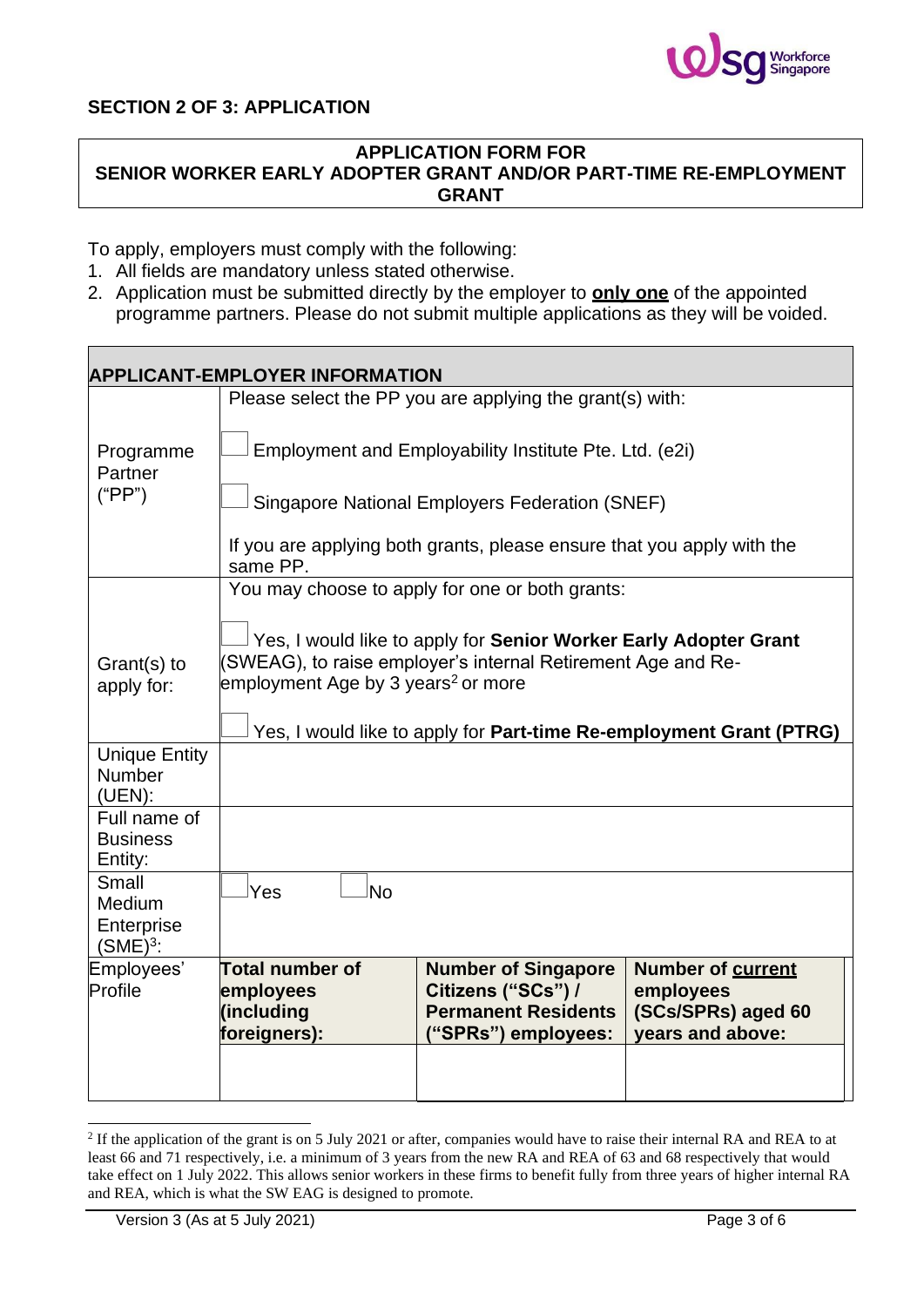

# **APPLICANT'S PARTICULARS**

| Name of Contact Person: | Designation:   |
|-------------------------|----------------|
|                         |                |
|                         |                |
| <b>Contact Number:</b>  | Email Address: |
|                         |                |
|                         |                |
| Date of Application:    |                |
|                         |                |

| <b>SECTION 3 OF 3: ACKNOWLEDGEMENT AND CONSENT BY EMPLOYER</b>                                                                                                                                                                                                                                                                                                                                                                                                                                  |  |
|-------------------------------------------------------------------------------------------------------------------------------------------------------------------------------------------------------------------------------------------------------------------------------------------------------------------------------------------------------------------------------------------------------------------------------------------------------------------------------------------------|--|
| 1. The applicant-employer has not suppressed any material information or provided<br>false information, and all information provided or to be provided will be true,<br>complete and correct.                                                                                                                                                                                                                                                                                                   |  |
| 2. The applicant-employer understands that its SWEAG and PTRG application will be<br>rejected if it fails to: (a) furnish all documents required in this application; and (b)<br>fully reply and/or furnish additional documents as may be requested by WSG's PP<br>(e2i or SNEF) ("WSG's PP") within one (1) month from each request.                                                                                                                                                          |  |
| 3. The applicant-employer shall obtain all of its Senior Workers' written consent to<br>disclose their information including, without limitation, personal data such as<br>photocopy of NRIC, employment contract and CPF Form 90) to WSG and WSG's<br>PP, for the purposes of: (a) processing, evaluating, verifying, auditing, disbursing<br>and investigating this application or the grants disbursed or to be disbursed; and<br>(ii) researching all matters relating to this application. |  |
| 4. The applicant-employer agrees, and procures for its employees benefited to agree,<br>to be profiled by the media as beneficiaries of SWEAG and PTRG.                                                                                                                                                                                                                                                                                                                                         |  |
| 5. The applicant-employer agrees that only applications submitted by the applicant-<br>employer to WSG's PP will be considered for funding.                                                                                                                                                                                                                                                                                                                                                     |  |
| 6. WSG and/or WSG's PP shall be entitled to approve or reject this application at its<br>absolute discretion, without giving any reasons whatsoever.                                                                                                                                                                                                                                                                                                                                            |  |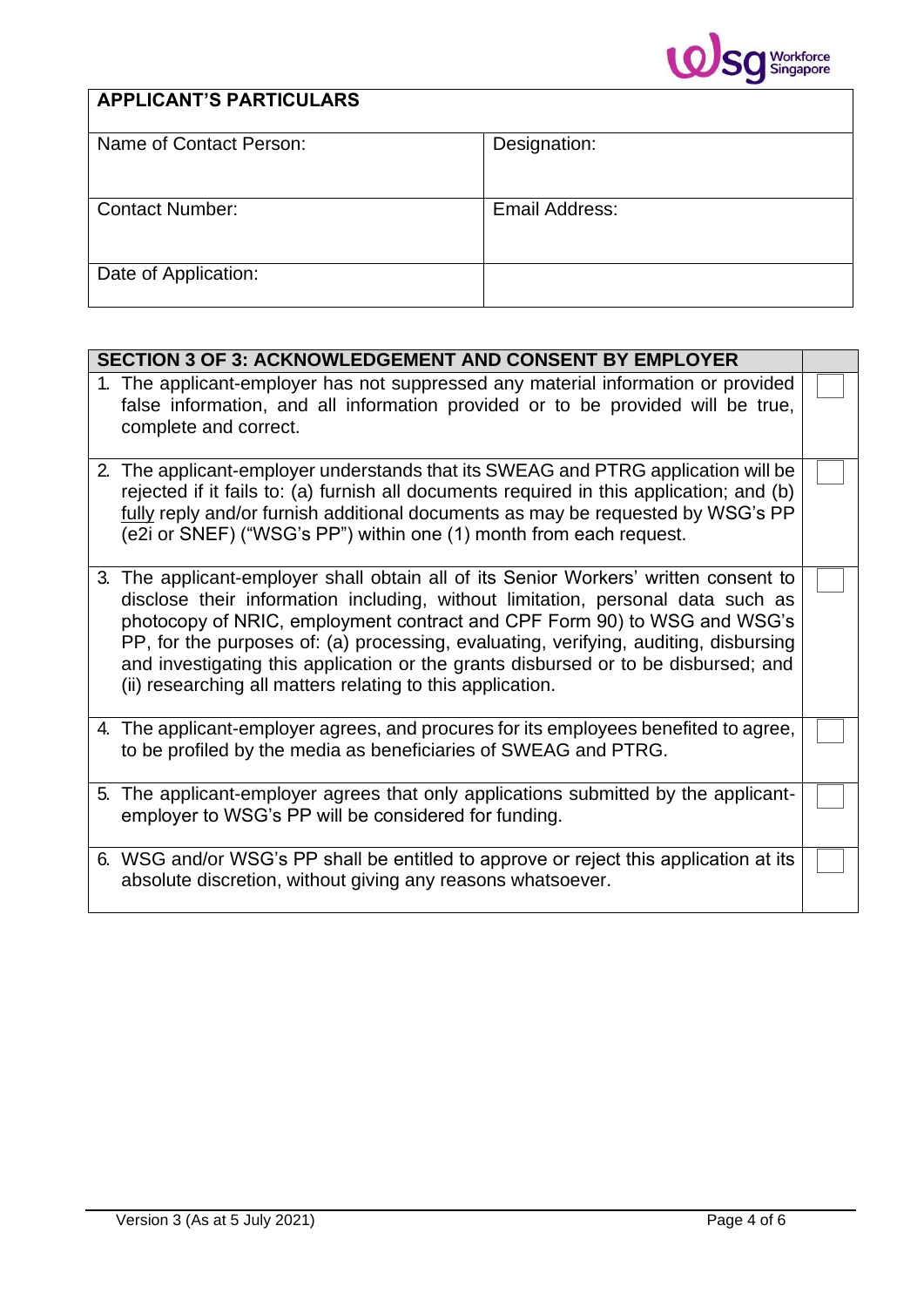

| 7. WSG and/or WSG's PP shall be entitled to recover from the applicant-employer all<br>grants provided or disbursed under SWEAG and PTRG:                                                                                                                                                                                                                                                                                           |  |
|-------------------------------------------------------------------------------------------------------------------------------------------------------------------------------------------------------------------------------------------------------------------------------------------------------------------------------------------------------------------------------------------------------------------------------------|--|
| (a) if WSG determines in its sole discretion that the applicant-employer has<br>suppressed any material information, or provided false information, when<br>submitting this application or the claim for grants;                                                                                                                                                                                                                    |  |
| (b) if WSG determines in its sole discretion that any part of SWEAG and/or PTRG<br>was used for any purpose(s) not in accordance with the eligibility criteria,<br>programme requirements and deliverables as notified by WSG and/or WSG's<br>PP in this application and from time to time; or                                                                                                                                      |  |
| (c) there are any circumstances reasonably deemed appropriate by WSG and/or<br>WSG's PP.                                                                                                                                                                                                                                                                                                                                            |  |
| For the avoidance of doubt, where WSG has not disbursed any part of SWEAG<br>and/or PTRG to the applicant-employer, WSG is not obligated to disburse such<br>part of SWEAG and/or PTRG insofar that any event arises or has arisen under sub-<br>clause (a) to $(c)$ above.                                                                                                                                                         |  |
| 8. WSG, its appointed auditor and/or nominated representatives, shall at any time<br>upon reasonable request be given full access to information (including access to<br>premises) deemed necessary for the purposes of conducting effectiveness surveys<br>or audits in relation to the programme.                                                                                                                                 |  |
| 9. The applicant-employer confirms that:                                                                                                                                                                                                                                                                                                                                                                                            |  |
| (a) its directors, shareholders, partners, employees or any other person related to<br>the aforesaid persons is not given any forms of payment (including, without<br>limitation, monies, loans, rebates, discounts, refunds and liquidated damages),<br>collectively, "Payments") by consultants or vendors, the aforesaid persons or<br>any other person related to the aforesaid persons, in connection to the<br>programme; and |  |
| (b) there is no intention to give such Payments.                                                                                                                                                                                                                                                                                                                                                                                    |  |
| The applicant-employer understands that the exchange of such Payments without<br>seeking WSG's approval may constitute an offence under the Penal Code (Chapter<br>224).                                                                                                                                                                                                                                                            |  |
| 10. The applicant-employer shall not have received funding from other sources for the<br>same programme/components.                                                                                                                                                                                                                                                                                                                 |  |
| 11. The applicant-employer confirms its compliance with the latest Employment Act<br>(Chapter 91).                                                                                                                                                                                                                                                                                                                                  |  |
| 12. The applicant-employer confirms that:                                                                                                                                                                                                                                                                                                                                                                                           |  |
| (a) it is not a "related corporation" (as defined in the Companies Act (Chapter 50))<br>and it is not in any way related (whether due to a connection by shares,<br>management, control, joint venture contract, the provision of financial support<br>or bank guarantees) to the SWEAG and PTRG Programme Partner assisting<br>with this application; and                                                                          |  |